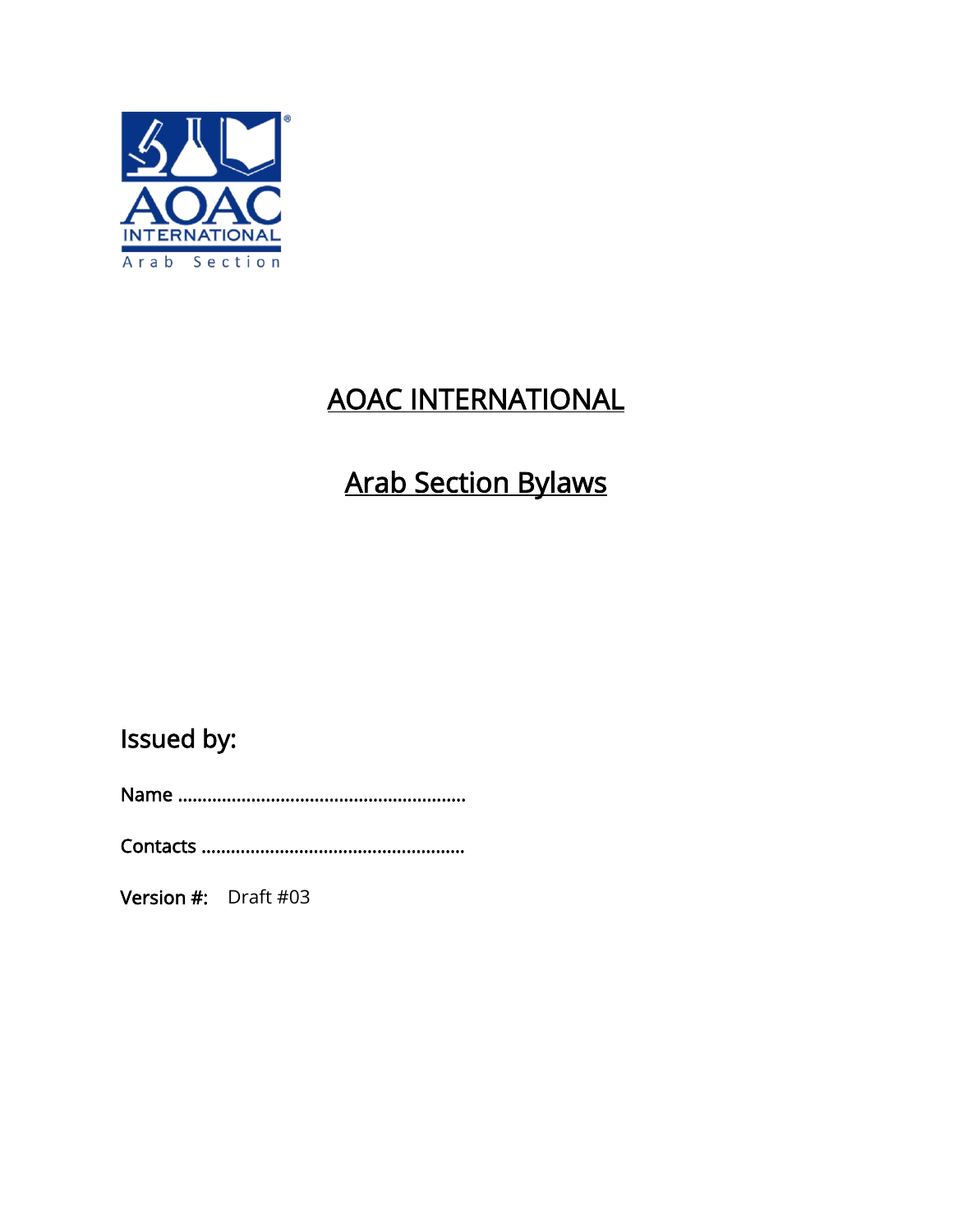## ARTICLE I: Conflict of Bylaws

| <b>ARTICLE II:</b> Name, Address and Geographical Area Served | 03              |
|---------------------------------------------------------------|-----------------|
| <b>ARTICLE III: Purpose and Objectives</b>                    | 03              |
| <b>ARTICLE IV: Membership</b>                                 | 04              |
| <b>ARTICLE V: Officers</b>                                    | 05              |
| <b>ARTICLE VI: Executive Committee</b>                        | 08              |
| <b>ARTICLE VII: Nominations and Elections</b>                 | 11              |
| <b>ARTICLE VIII: Meetings</b>                                 | 12 <sub>2</sub> |
| <b>ARTICLE IX: Fiscal year</b>                                | 12 <sub>2</sub> |
| <b>ARTICLE X: Dissolution</b>                                 | 13              |
| <b>ARTICLE XI: Amendments to the Bylaws</b>                   | 13 <sub>1</sub> |
| <b>ARTICLE XII: Voting</b>                                    | 14              |
| <b>ARTICLE XIII: Actions of Sections</b>                      | 15              |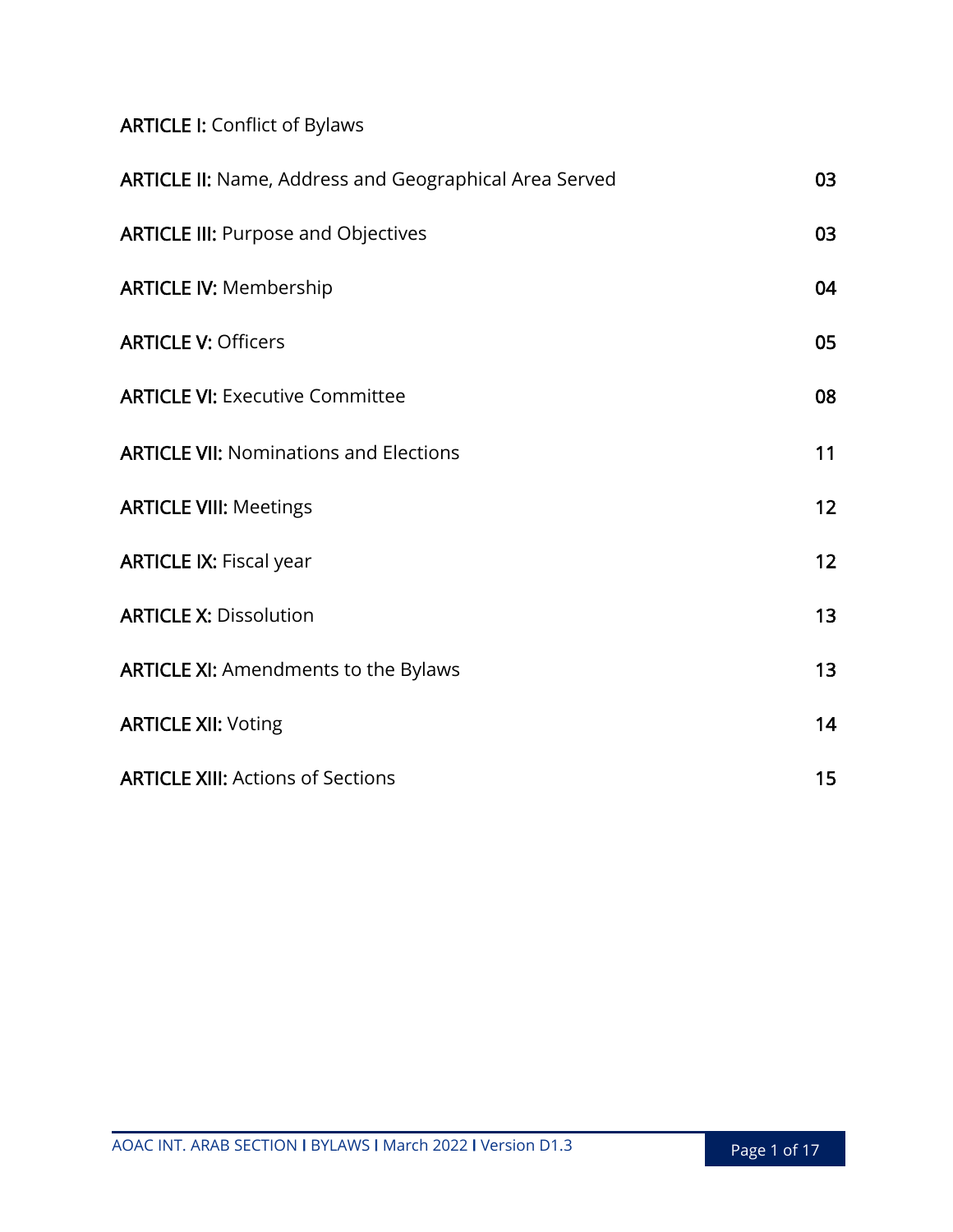## Preamble and Definitions

This document represents the Bylaws of the Arab Section of AOAC INTERNATIONAL Established on xxxxx and approved by the Board of the Section on and by the Board of Directors of AOAC INTERNATIONAL on Monday, March 14, 2022.

Section: Arab Section of AOAC INTERNATIONAL

Association: AOAC INTERNATIONAL

Arab Countries: Countries members of the League of Arab States: Algeria, Bahrain, \*Comoros, \*Djibouti, Egypt, Iraq, Jordan, Kuwait, Lebanon, Libya, \*Mauritania, Morocco, Oman, Palestinian Territories, Qatar, Saudi Arabia, \*Somalia, \*Sudan, Syria, Tunisia, the United Arab Emirates, and Yemen. (\*Shared countries with the AOAC INTERNATIONAL Sub-Saharan Africa Section.)

| Arab Region:   | Region defined by the geographic area of member countries of                |  |  |
|----------------|-----------------------------------------------------------------------------|--|--|
|                | the League of Arab States                                                   |  |  |
| AIDSMO:        | -Arab Industrial Development and Standardization and<br>Mining Organization |  |  |
| ASMC:          | Arab Standardization and Metrology Centre                                   |  |  |
| <b>GFORSS:</b> | Global Food Regulatory Science Society                                      |  |  |

## ARTICLE I: Conflict of Bylaws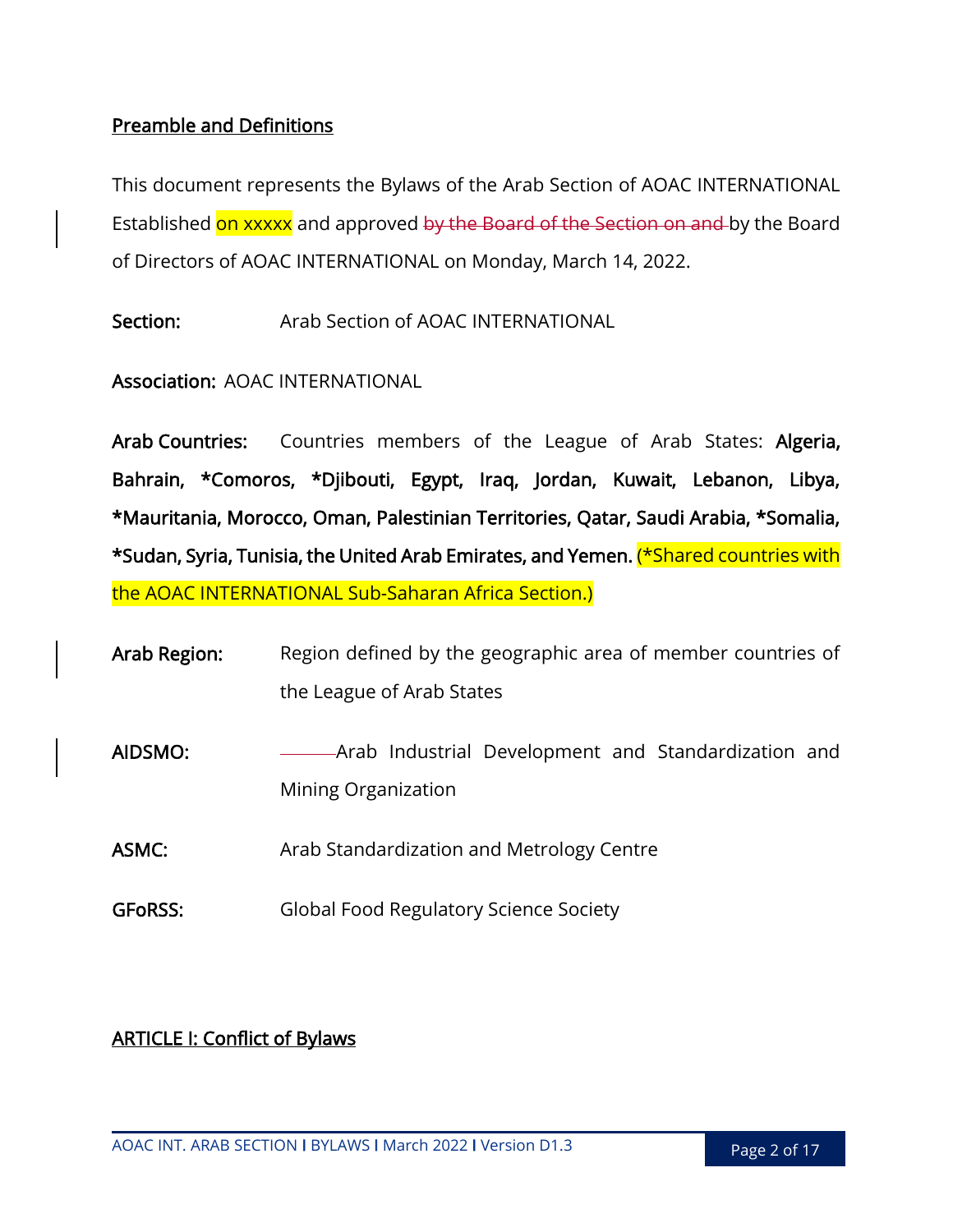In the event of any conflict between the Bylaws of the ARAB Section of AOAC INTERNATIONAL (hereinafter referred to as the "Section") and AOAC INTERNATIONAL (hereinafter referred to as the "Association"), the latter shall prevail.

#### ARTICLE II: Name, Address, Geographical Area Served, Operation of the Section

The name by which this Section shall be known is the "Arab Section of AOAC INTERNATIONAL".

The geographic area of the Section shall include Arab countries i.e., countries members of the League of Arab States namely: Algeria, Bahrain, \*Comoros, \*Djibouti, Egypt, Iraq, Jordan, Kuwait, Lebanon, Libya, \*Mauritania, Morocco, Oman, Palestinian Territories, Qatar, Saudi Arabia, \*Somalia, \*Sudan, Syria, Tunisia, the United Arab Emirates, and Yemen. (\*Shared countries with the AOAC INTERNATIONAL Sub-Saharan Africa Section.)

The address of the Section shall be:

The Arab Industrial Development, Standardization and Mining Organization (AIDSMO), Standardization and Metrology Centre, Agdal, BP 8019, Intersection Avenue de France, Impasse des Pas, Rabat, Morocco.

The section will be operated by the Global Food Regulatory Science Society (GFoRSS), a non-for profit organization incorporated in Canada under the Canada Not-For-Profit Corporations Act S.C. 2009, c. 23 including the Regulations made pursuant to the Act, registered federally under Corporation Number 1237611-3, located in the Food Risk Analysis and Regulatory Excellence Platform [\(PARERA\)](https://parera.ulaval.ca/), of the Institute of Nutrition and Functional Foods (INAF) of Laval University, Quebec, QC. Canada, with a registration number in the Province of Quebec, Canada, NEQ 1175821132 and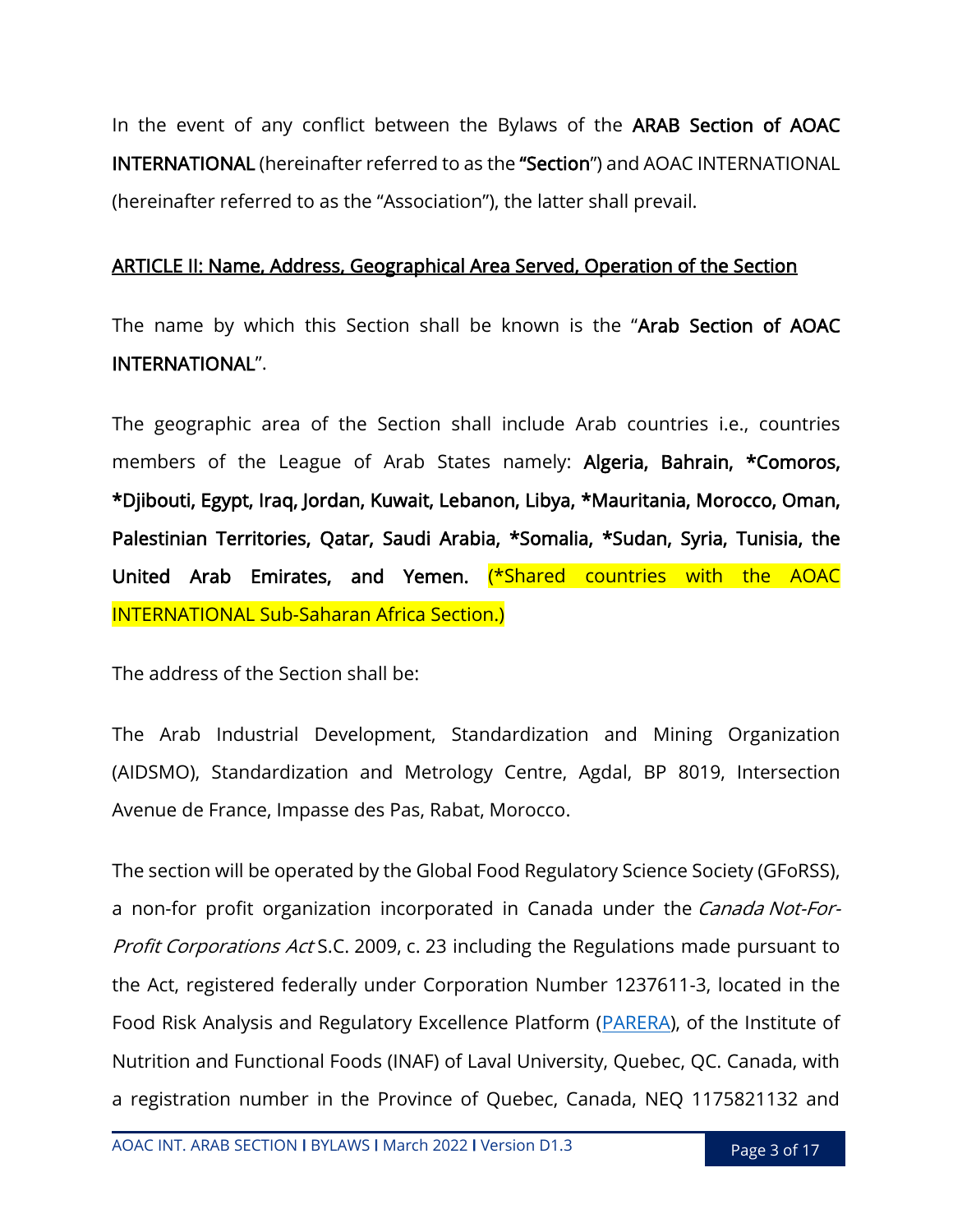location of incorporation at 2425 rue de l'agriculture, Québec (Québec), G1V 0A6, Canada.

GFoRSS is a disciplinary organization of the International Union of Food Science and Technology (IUFoST) for Food Regulatory Science.

The section will be operated in accordance with Letter of Agreement signed between GFoRSS and AIDSMO on February 03rd, 2022 and the Bylaws and operations of GFoRSS.

## ARTICLE III: Purpose and Objectives

The Section shall promote and support the purpose and objectives of the Association, "promoting quality measurements and methods validation in the analytical sciences" <sup>1</sup> by:

- Promoting interest and participation in the Association's purpose and programs;
- Providing a regional focus and forum for the Association and its members and for addressing analytical needs in the Arab region;
- Providing a means of increasing the knowledge and technical skills of food and agriculture analytical scientists especially through seminars, forums, workshops and other similar technical updates;
- Providing a means to improve communications with the Association's membership;
- Identifying and communicating with appropriate non-member laboratories, organizations, educational institutions, firms and individuals in the Arab

 $\overline{\phantom{a}}$ 

<sup>1</sup> AOAC INTERNATIONAL Bylaws, Article 2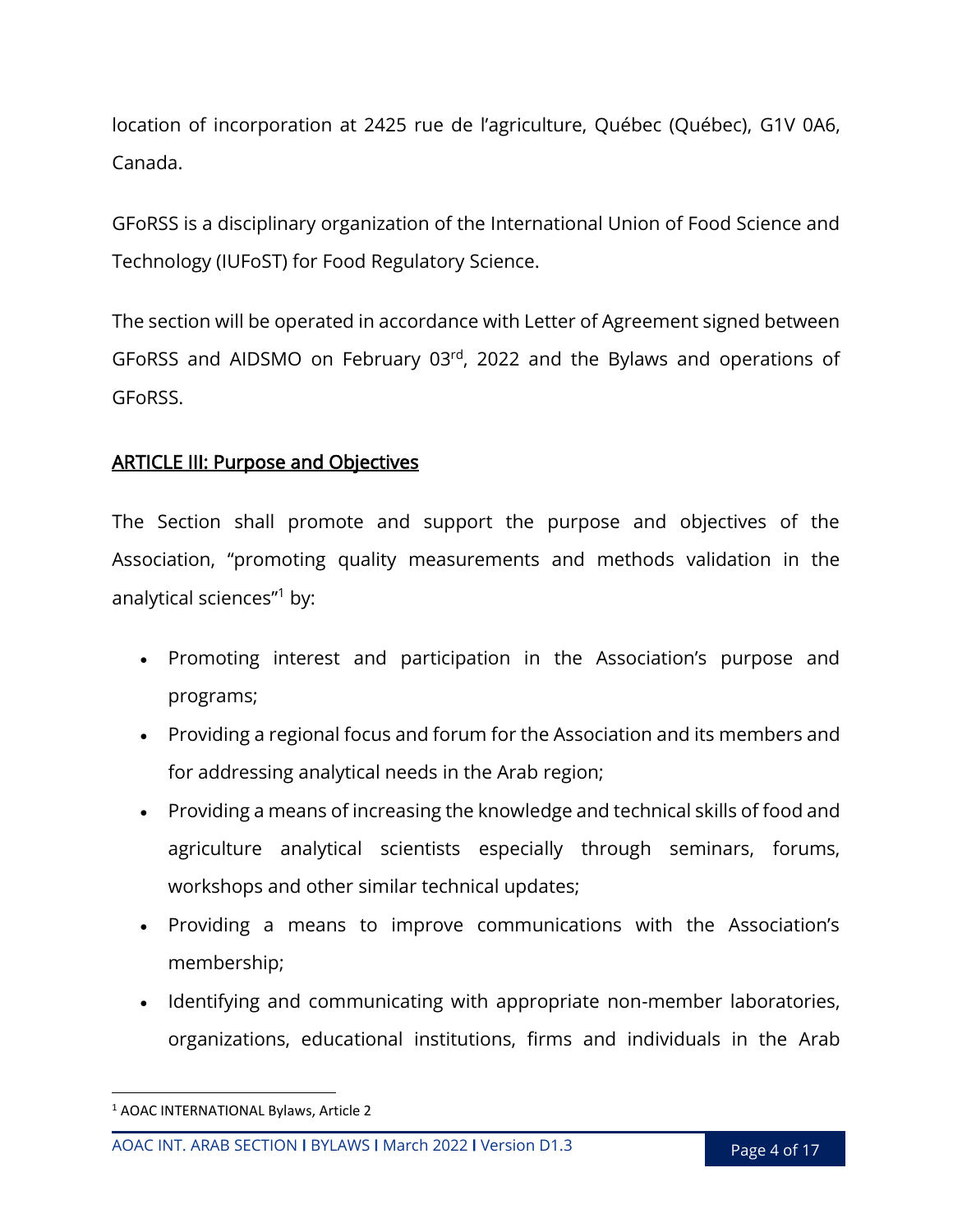region in order to encourage their participation in Section and Association programs; and

 Developing cooperative relationships with educational institutions, government, industry, and other organizations in the Arab region with an interest in analytical method development and validation.

## ARTICLE IV: Membership

## Section I. Members

Any scientist from government, industry, and academia from the Arab Region, is eligible to be a member of the Arab Section of AOAC INTERNATIONAL. Membership is confirmed according to the modalities decided by the board of the Arab Section of AOAC INTERNATIONAL including the payment of the relevant membership dues where applicable.

Members of the Arab Section of AOAC INTERNATIONAL will be accepted automatically as members of GFoRSS/ Arab Laboratory Network.

However, only current Association members shall be eligible for election to the Section's Executive Committee.

The Section Secretary shall maintain a membership list. Members shall be those individuals who meet the requirements for membership established by the Executive Committee.

Members of the Section will be identified on the Section's Website hosted at Arabaoac.org, upon their consent to have such information made publically available.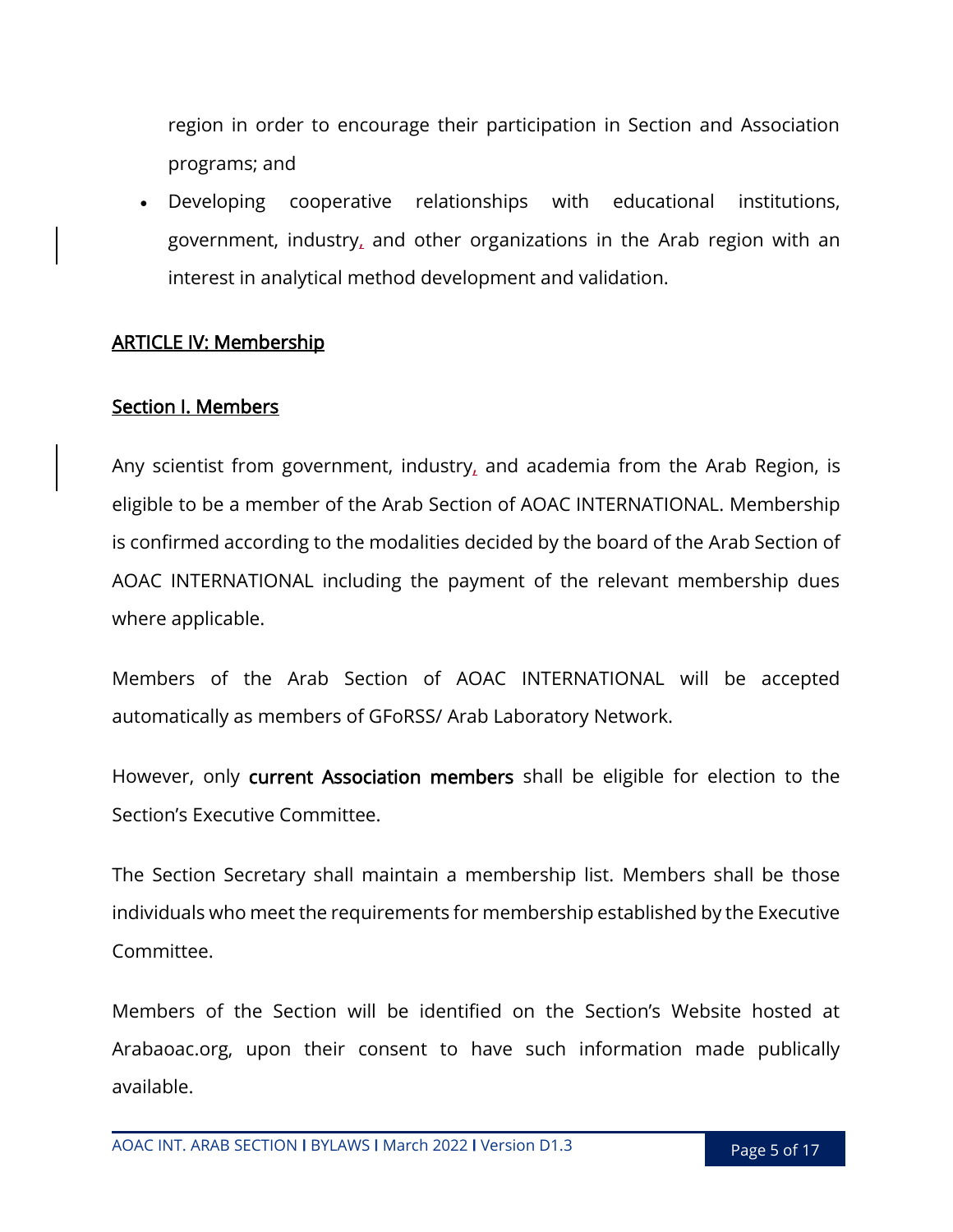## Section II. Privileges of Membership

All current members of the Section shall be privileged to participate in the affairs and activities of the Section and to vote on Section matters.

#### Section III. Dues

The Executive Committee shall establish dues, if any, annually.

#### ARTICLE V: Officers

#### Section I. Officers

The officers shall be President, President-elect, Vice-President, Secretary, and Treasurer.

Elected officers of the Section are the President, President-elect, Secretary, and Treasurer.

An Officer of GFoRSS, member of the Association, will be appointed to be act as Vice-President of the Section, as approved by GFoRSS and will be an Officer of the Section.

The officers shall have the responsibility to administer and execute the activities of the Section within the framework of the policies established by the Executive Committee.

## **Section II. Eligibility**

The President, President-elect, Vice President, Secretary, and Treasurer shall be members of the Association and the Section.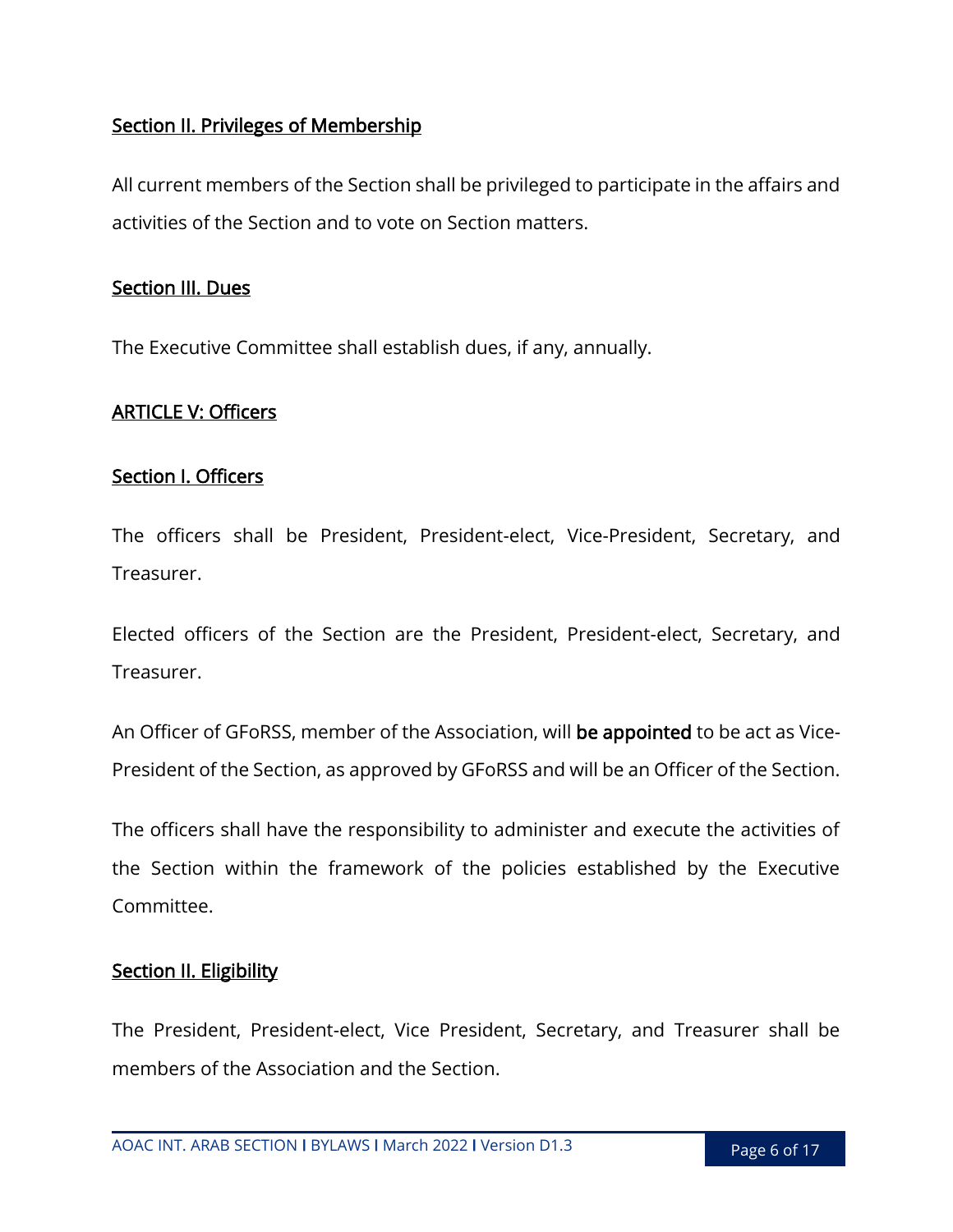## Section III. Terms of Office

The terms of Elected Section officers shall be for three (3) years. No elected individual can hold more than one elected position within the Section at any time. The term of office will begin with the adjournment of the Section meeting at which they are elected.

## Section IV. Duties of Officer

- 1. The President shall be the principal executive officer of the Section and shall:
	- a. Be responsible for all the business and affairs of the Section between meetings of the Executive Committee and in accordance with its policies;
	- b. Call regular and special meetings or authorize mail or electronic mail (fax or email) ballots by the Executive Committee as needed;
	- c. Preside at all Executive Committee meetings and at the annual Section Meeting;
	- d. With the approval of the Executive Committee, appoint all committees and designate the Chairman of each, and fill any vacancies occurring herein in accordance with the provisions of these Bylaws; and
	- e. Perform such other duties as are usually pertinent to the office of the President and are assigned by these Bylaws and by the Executive Committee.
- 2. The President-elect shall:
	- a. Serve as a primary program planner for the annual Section meeting;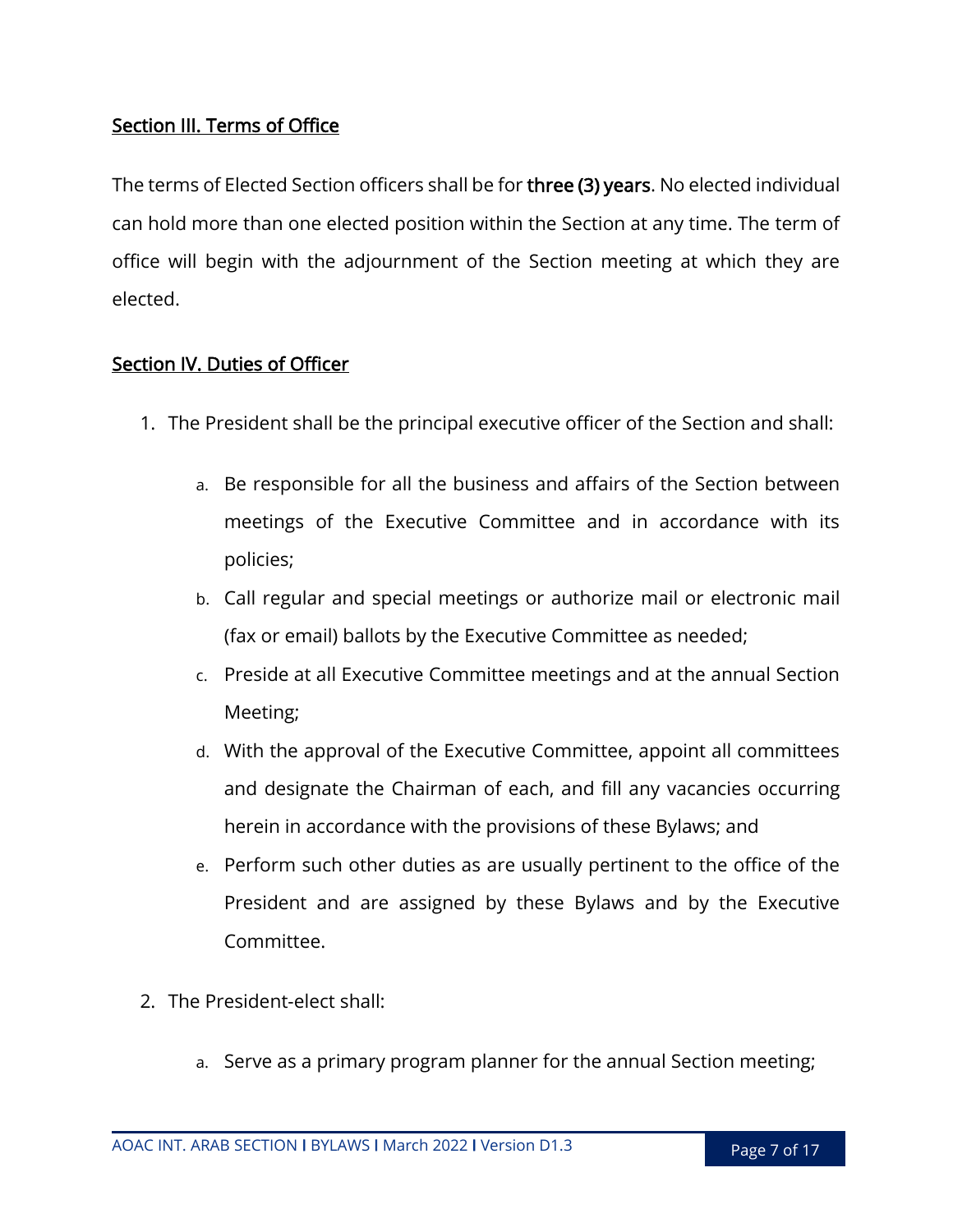- b. Perform the duties of the President in the event that the President is absent or cannot serve;
- c. Perform such other duties as the President may delegate;
- d. Succeed immediately to the office of President in the event of the President's resignation or death; and
- e. Succeed automatically to the office of the President at the expiration of his/her term of office.
- 2. The Vice-President shall:
	- a. Support the President and President-Elect in their mission and mandate
	- b. Be responsible for the liaison with GFoRSS and its Board
	- c. Support the management of the Section as operated by GFoRSS and according to the set conditions of operations.
- 3. The Secretary shall:
	- a. Keep a record of the proceedings of all Section meetings;
	- b. Record and distribute minutes of all meetings of Executive Committee to Committee members;
	- c. Assist the Executive Committee with mailings and related items for the annual Section meeting;
	- d. Maintain an accurate membership roster of the Section;
	- e. Assist the Executive Committee with the conduct of Section elections, including preparation and distribution of ballots for election of officers and the Executive Committee;
	- f. Keep the Manager, Sections of the Association informed of updates to Section membership rosters and changes in Section Bylaws;
	- g. Serve as official liaison between the Section and the Association; and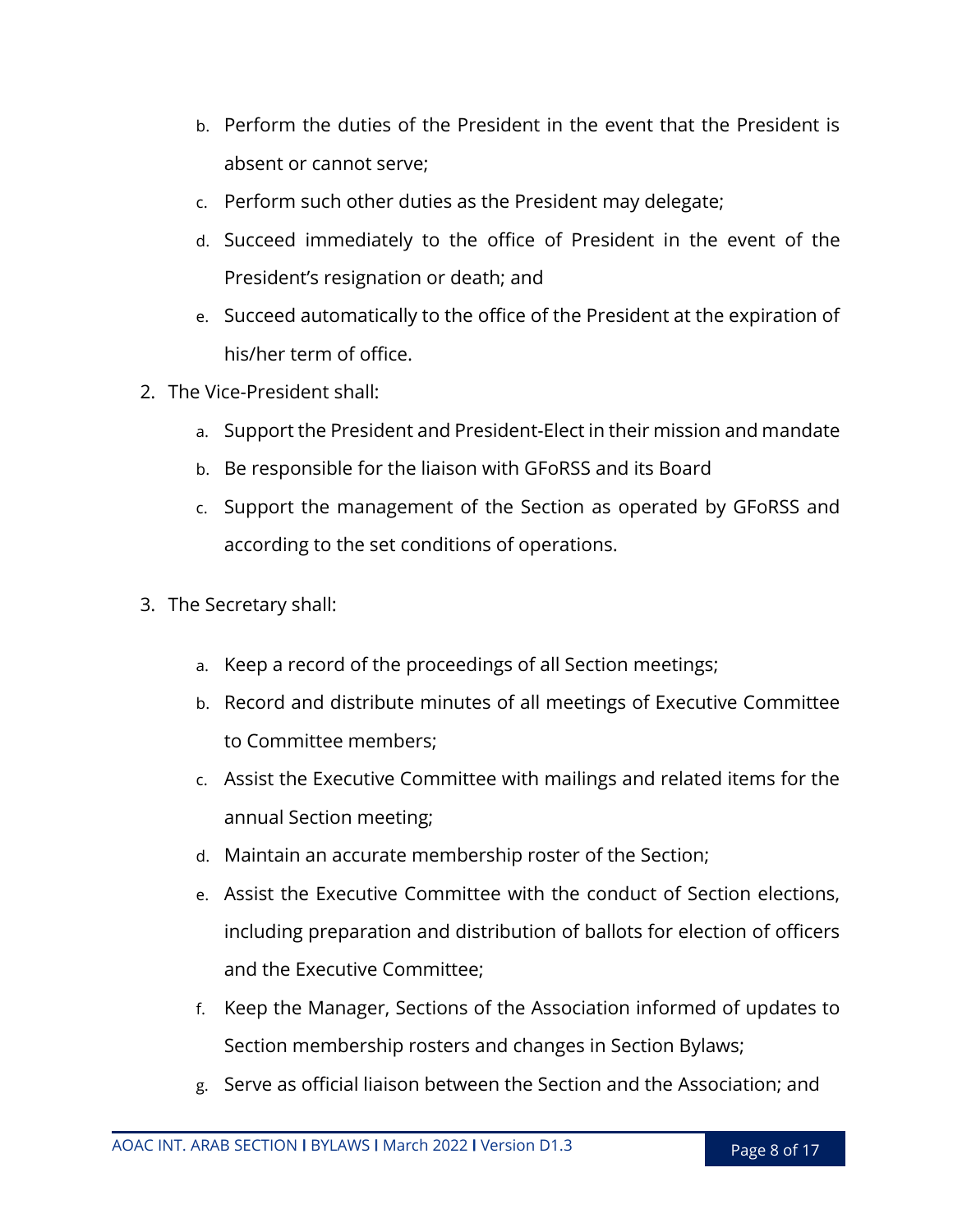- h. Prepare an annual report of the actions and activities of the Section for the Association.
- 4. The Treasurer shall:
	- a. Have charge of the Section's finances according to the financial guidelines set forth by the Association;
	- b. Be responsible for the collection of dues, registration fees, and other monies due the Section, and for all disbursements approved by the Executive Committee, and keep an accurate record thereof;
	- c. Submit an annual report to the Executive Committee of the Section and to the Association detailing all financial transactions and the financial condition of the Section and Subsections of the Section, if applicable; and
	- d. Submit periodic financial reports to the Executive Committee as the members of that Committee deem necessary for their information.

## ARTICLE VI: Executive Committee

## Section I. Composition

There shall be an Executive Committee comprised of the officers of the Section, the immediate Past President, and up to eight members, at large, who meet the requirements for voting and membership as stated in Section III below. The members-at-large shall, preferably, be representative of the area the Section serves.

The Executive Committee may designate members of committees of the Section to be ex-officio members of the Executive Committee. The President shall preside over all Executive Committee meetings.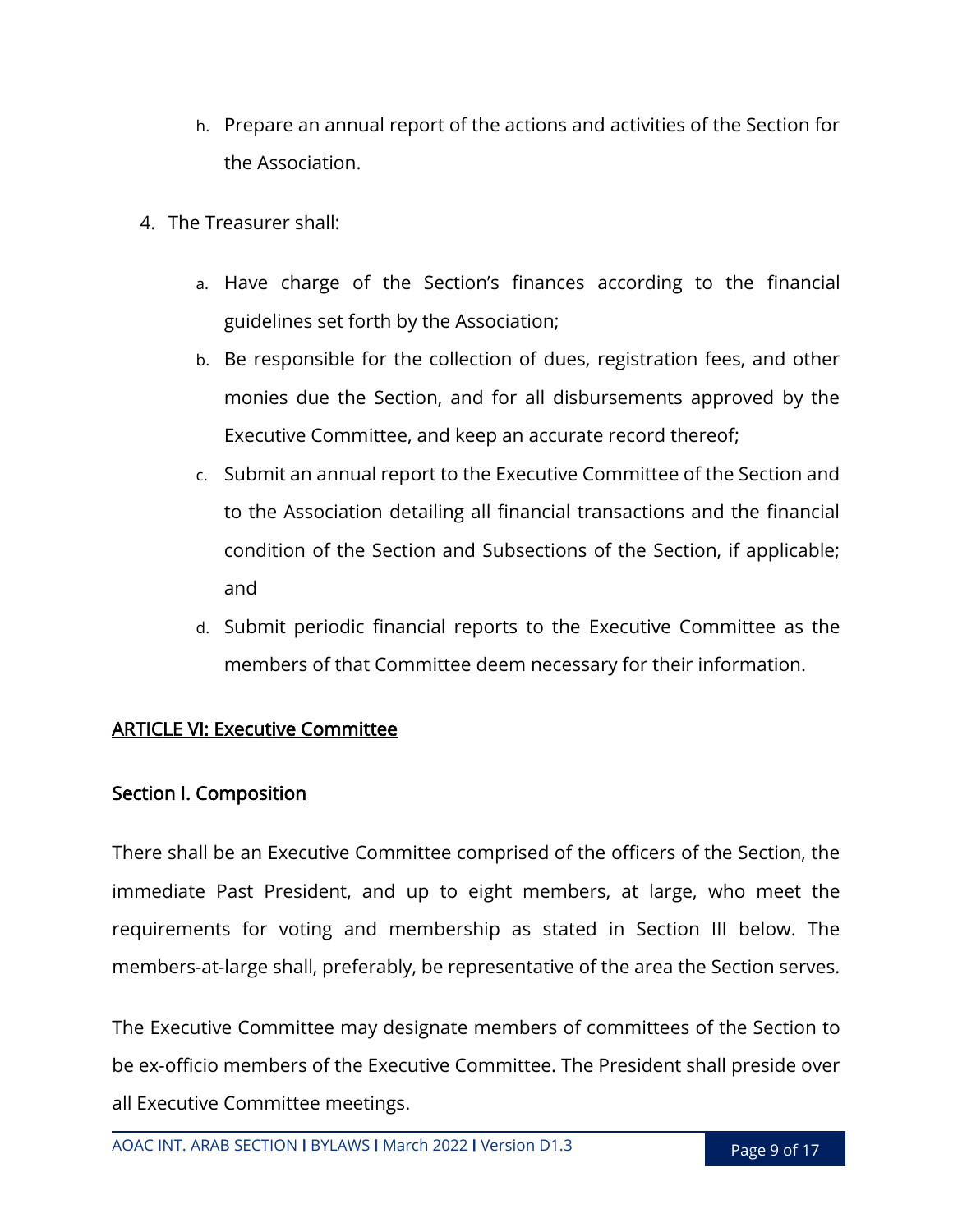## Section II. Terms of office

Terms of office of the Executive Committee shall be three years.

#### **Section III. Eligibility**

All members of the Executive Committee must fulfill the requirements for membership in the Section and in the Association.

#### Section IV. Duties

- 1. The Executive Committee shall be a standing Committee of the Section and have the responsibility for planning the annual Section meeting, and establishing policies and such other activities necessary to meet the objectives of the Association and the Section as set forth in their respective Bylaws.
- 2. The Executive Committee shall fill any vacancy occurring among its officers or membership. If the office of President becomes vacant, the President-Elect shall serve for the remainder of the term.

Such service shall not affect such person's eligibility to become President of the Section upon adjournment of the next annual Section meeting.

In the event that the office of President becomes vacant when the office of President-Elect is also vacant, the Executive Committee shall take action to fill both vacancies

3. The Executive Committee shall have the power to form, expand, or terminate committees or task forces to carry out the purpose and objectives of the Section, except where such changes are in conflict with these bylaws.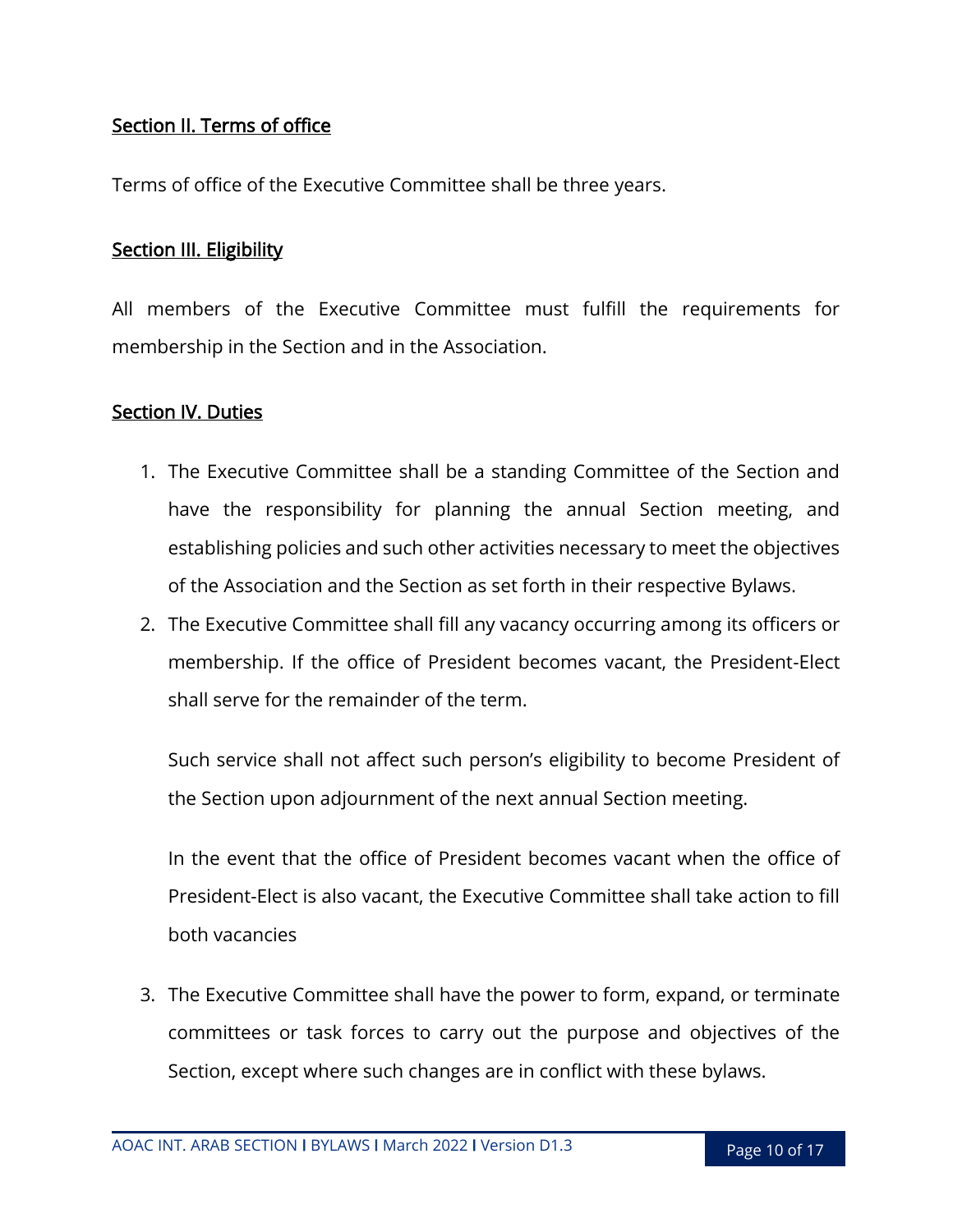4. The Executive Committee shall oversee the organization and administration of any Subsections of the Section in accordance with Article VIII of these Bylaws.

## Section V. Meetings

- 1. The Executive Committee shall hold at least one meeting a year for the purpose of planning the annual meeting of the Section. Additional meetings may be called as needed by the President or by mutual consent of at least three members of the Committee with proper advanced notice.
- 2. A majority of the members of the Executive Committee shall constitute a quorum.
- 3. If a seated member of the Executive Committee cannot attend a regularly scheduled meeting, he may deliver absentee votes, in writing, to another seated member.

#### ARTICLE VII: Nominations and Elections

#### Section I. Nominations

The Past President, President-elect, and two additional members appointed by the Executive Committee shall serve as a Nominating Committee to select candidates for President-elect, Secretary, Treasurer or Secretary/Treasurer and Executive Committee members at large.

#### Section II. Elections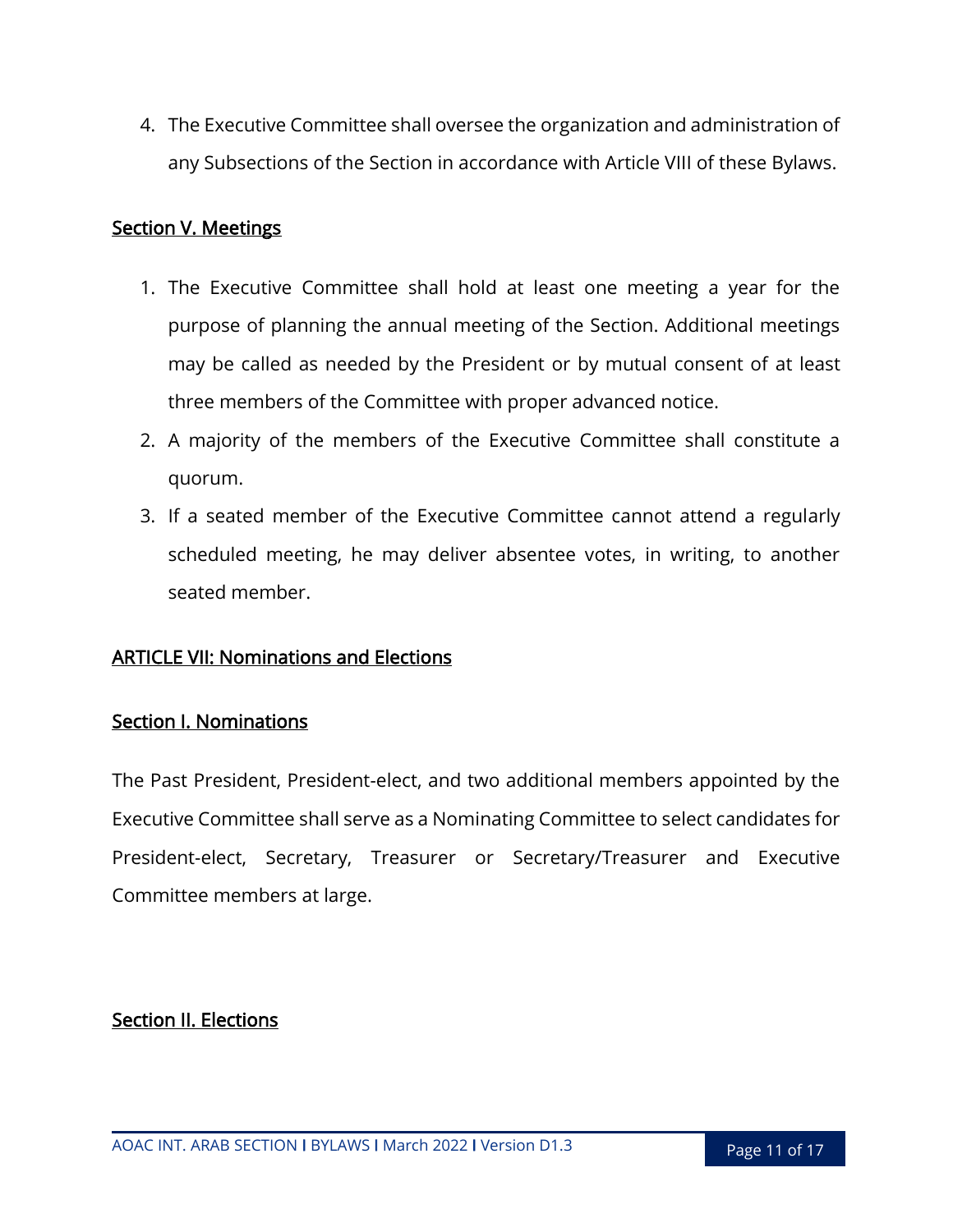The ballots for voting shall be presented to the members, either at the annual Section meeting or by mail, fax, or email, at the discretion of the Executive Committee. Candidates receiving a majority of the votes, either: (a) of the members present and voting at the annual meeting; or (b) received in accordance with the provisions of Section XIII, voting by Mail Ballot, shall be elected to office.

#### ARTICLE VIII: Meetings

## Section I. Section meetings

The Executive Committee shall schedule and carry out an annual meeting of the Section and such other meetings as desired. There shall be at least one meeting of the Section annually. The Executive Committee shall determine, in advance, the time and the place for each meeting. It may call special meetings as needed upon notice to the members at least 30 days prior to the scheduled meeting date.

## Section II. Scheduling of meetings

Section meetings should not be scheduled within one month before or after the annual meeting of the Association.

## Section III. Quorum

A quorum of the Section shall be the larger of 10 or 10% of the Section members attending the regularly scheduled meeting of the Section.

## ARTICLE IX: Fiscal year

The Executive Committee as required to meet its operational requirements will establish the fiscal year of the Section, in consultation with GFoRSS. This fiscal year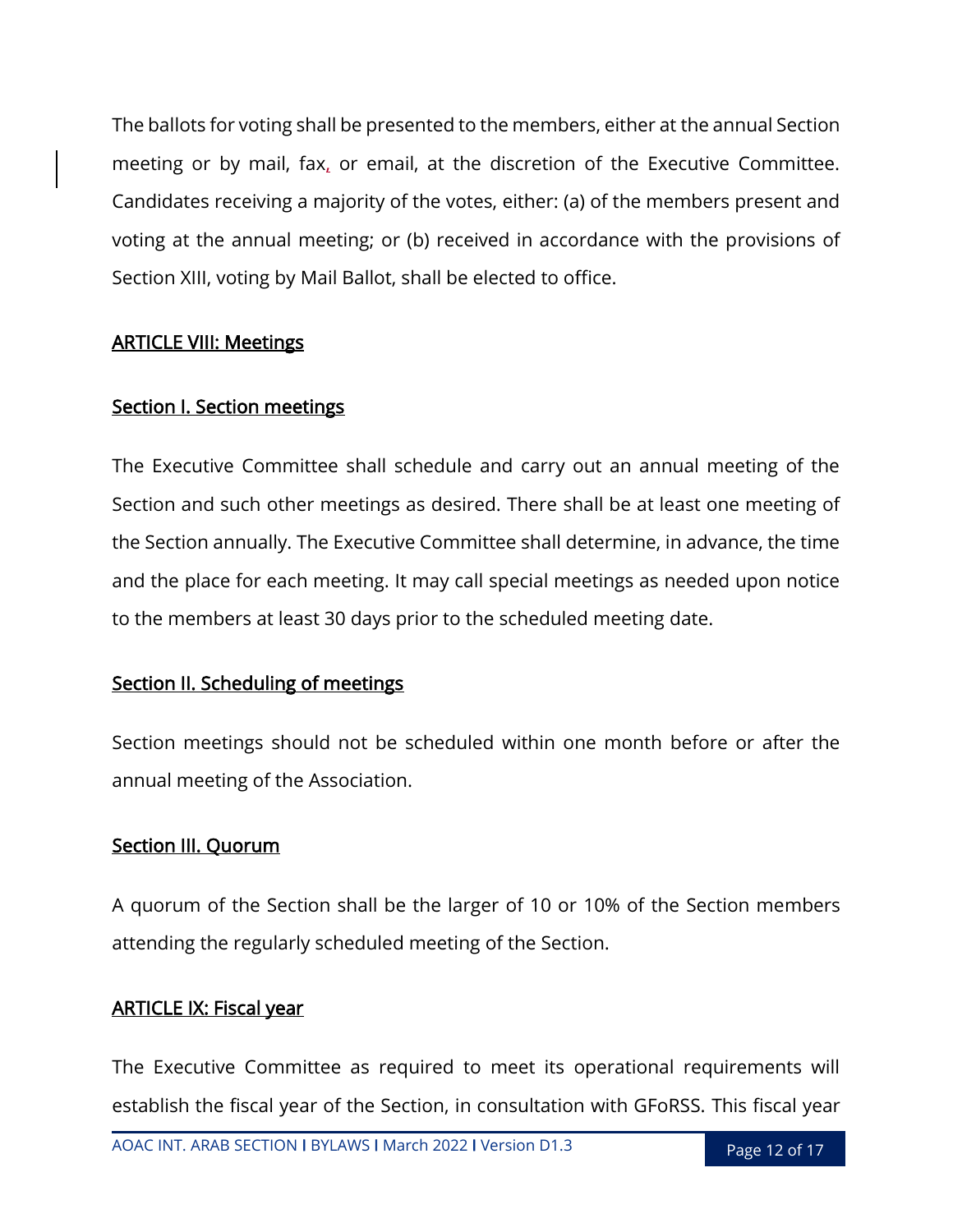must consist of twelve consecutive months and correspond to the operational cycle of the Section as a whole. It is advised that the fiscal year of the section corresponds to the Fiscal year of operations of GFoRSS.

GFoRSS shall administer funds for the Section, in an independent manner of GFoRSS's own operations.

The Section Treasurer and Section Vice-President, shall coordinate financial management of the Section with the Treasurer and other Officers of GFoRSS as required.

#### ARTICLE X: Dissolution

#### Section I. Mandatory Conveyance

In the event of voluntary dissolution of this Section or revocation of its Charter by the Association, and after the discharge of all debts and obligations, any remaining funds and property of the Section shall be conveyed to AOAC INTERNATIONAL. Said conveyance shall be made within sixty (60) days after the Section's debts and obligations have been discharged.

The Association Sections Manager shall be notified, in writing, of said action immediately upon its completion.

## ARTICLE XI: Amendments to the Bylaws

Section I. Proposals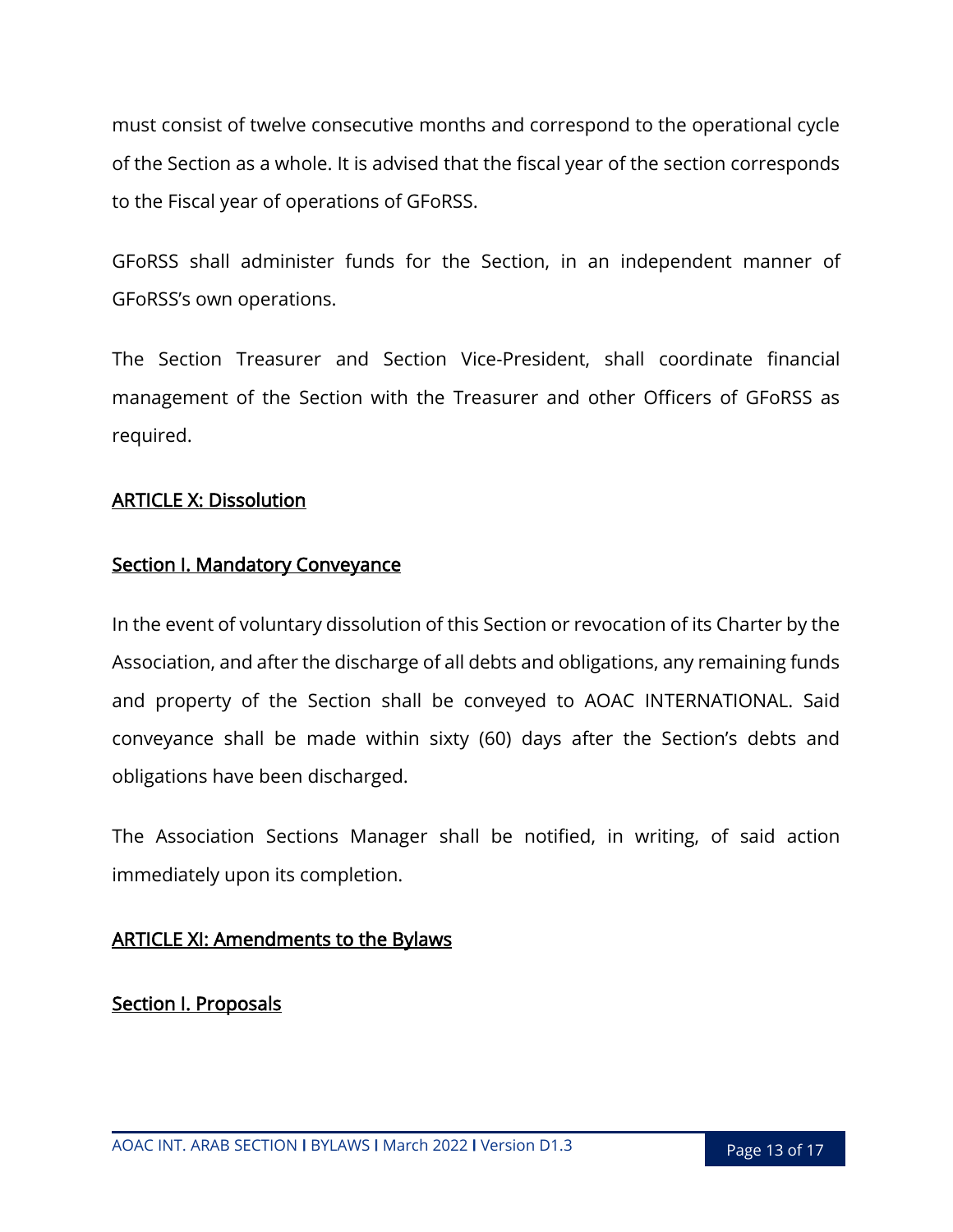Amendments to these Bylaws may be proposed by action of the Executive Committee or by petition to the Secretary over the signatures of at least five (5) Section members.

#### Section II. Notification

The Secretary shall provide copies of all proposed amendments as well as any explanations, pro or con, that the Executive Committee deems appropriate, to the members attending the annual meeting of the Section.

Proposed amendments to be presented at an annual meeting should be received by the Executive Committee for consideration thirty (30) days prior to the scheduled meeting date. Alternately, the Executive Committee may elect to mail copies and explanations of all amendments with ballots for voting to all members of the Section.

#### Section III. Approvals

A two-thirds vote of the Section members voting on a proposed amendment to these Bylaws shall be necessary for approval.

#### Section IV. Board Approvals

In addition to the two-thirds vote of the Section members, amendments to the Articles shall also require approval of the Association's Board of Directors.

## ARTICLE XII: Voting

By direction of the Executive Committee, unless otherwise required by these Bylaws, voting on any matter, including election of officers and amendment of the bylaws may be conducted by mail or by electronic mail (fax or email), provided in each case, votes of at least 10 members or 10% of the membership, whichever is larger, shall